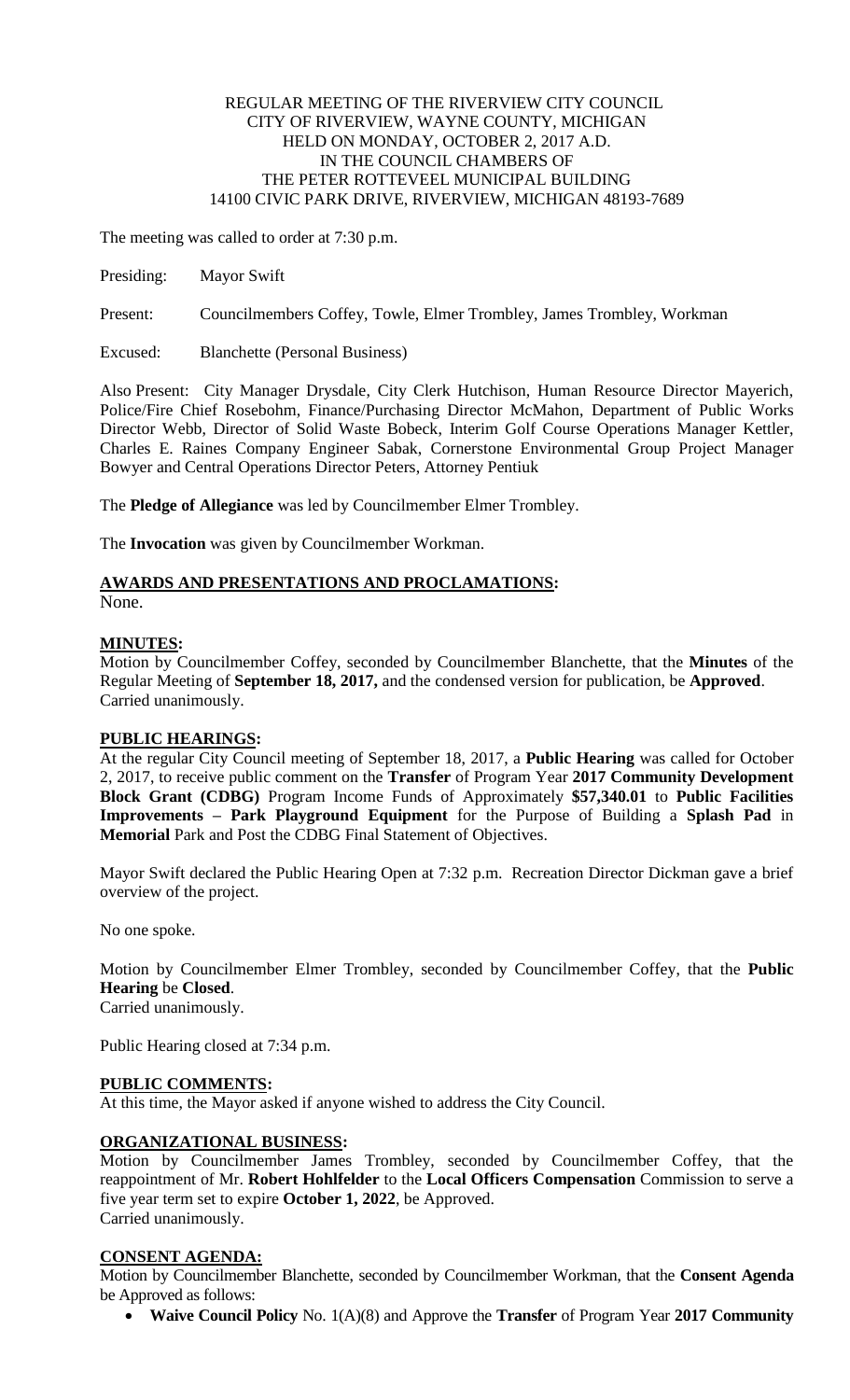**Development Block Grant** (CDBG) Program Income Funds of approximately **\$57,340.01** to Public **Facilities Improvements-Park Playground Equipment** for the purpose of building a Splash Pad in Memorial Park and post the CDBG Final Statement of Objectives.

| Transferred from:                     |             |
|---------------------------------------|-------------|
| PY 2017 Program Income                | \$57,340.01 |
| Transferred to:                       |             |
| <b>Public Facilities Improvements</b> |             |
| Park Playground Equipment             | \$57,340.01 |

- Approve Agreement between the City of Riverview and **Gabriel Richard** Catholic High School for the **Downriver Cross Country Invitational**, formerly known as "News Herald" in Young Patriots Park on October 12 and October 14, 2017.
- Award Bid and Authorize Execution of a three (3) Year Agreement for **Clean Wood Grinding** to **Helsel's Tree Service,** Inc., of Manton, Michigan.
- Approve Budget Amendments as follows:

|                                                                                                                                                                                                                                                                                                            |                 | Current        | Amended          | Amendment or |
|------------------------------------------------------------------------------------------------------------------------------------------------------------------------------------------------------------------------------------------------------------------------------------------------------------|-----------------|----------------|------------------|--------------|
| Description                                                                                                                                                                                                                                                                                                | Account Number  | Appropriation  | Appropriation    | Change       |
| 2017/18 Recreation                                                                                                                                                                                                                                                                                         |                 |                |                  |              |
| Senior Taxi Program                                                                                                                                                                                                                                                                                        | 101-000-660.066 | 27.558.00<br>ึ | $49,158.00$ \ \$ | 21.600.00    |
| Senior Transportation                                                                                                                                                                                                                                                                                      | 101-751-873.010 | 27,558.00<br>∩ | $49,158.00$   \$ | 21,600.00    |
| $\mathbf{H}$ is $\mathbf{H}$ is $\mathbf{H}$ is $\mathbf{H}$ is $\mathbf{H}$ is $\mathbf{H}$ is $\mathbf{H}$ is $\mathbf{H}$ is $\mathbf{H}$ is $\mathbf{H}$ is $\mathbf{H}$ is $\mathbf{H}$ is $\mathbf{H}$ is $\mathbf{H}$ is $\mathbf{H}$ is $\mathbf{H}$ is $\mathbf{H}$ is $\mathbf{H}$ is $\mathbf{$ |                 |                | $\blacksquare$   | $\alpha$     |

JUSTIFICATION: To purchase two bus shelters and to be reimbursed and installed using SMART Transportation fund.

B.

 $\Delta$ 

|                               |                 | Current       | Amended       | Amendment or |
|-------------------------------|-----------------|---------------|---------------|--------------|
| Description                   | Account Number  | Appropriation | Appropriation | Change       |
| 2017/18 CDBG                  |                 |               |               |              |
| Park Improvements / Equipment | 275-712-972.000 | 58,000.00     | 130,437.32    | 72.437.32    |
|                               |                 |               |               |              |

JUSTIFICATION: To pull forward \$15,097.31 in unencumbered funds from CDBG Program Year 2016 and \$57,340.01 from CDBG fund balance into the CDBG Park Improvements / Equipment line item for the purposes of replacing the Memorial Park Spray Pool with a Splash Pad. C.

|                                         |                       | Current       | Amended       | Amendment or |
|-----------------------------------------|-----------------------|---------------|---------------|--------------|
| Description                             | <b>Account Number</b> | Appropriation | Appropriation | Change       |
| 2016/17 Carry Forward FY 2016/2017 PO's |                       |               |               |              |
| Office Equipment                        | 101-447-978.000       | 1,200.00      | 6,156.00      | 4,956.00     |
| Joint/Crack Sealing                     | 202-463-818.035       | 15,000.00     | 33,969.20     | 18,969.20    |
| Street Repair Project-Const.            | 203-451-989.210       | 0.00          | 11,856.94     | 11,856.94    |
| <b>Street Sectioning</b>                | 203-463-974.110       | 423,004.26    | 494,134.26    | 71,130.00    |
| <b>Street Sectioning</b>                | 203-463-974.110       | 494,134.26    | 565,764.04    | 71,629.78    |
| <b>HVAC Upgrades Controls</b>           | 402-901-972.101       | 0.00          | 16,933.19     | 16,933.19    |
| <b>DPW Roof Repair</b>                  | 402-901-974.900       | 0.00          | 3,834.37      | 3,834.37     |
| Parking Lot Firestation                 | 402-901-976.013       | 161,524.00    | 162,097.00    | 573.00       |
| Parking Lot Firestation                 | 402-901-976.013       | 162,097.00    | 174,390.17    | 12,293.17    |
| Park Shelter-Young Patriots Park        | 402-901-979.044       | 0.00          | 2,506.82      | 2,506.82     |
| Park Shelter-Young Patriots Park        | 402-901-979.044       | 2,506.82      | 77,681.82     | 75,175.00    |
| Maintenance Lift Station                | 592-527-760.260       | 8,210.00      | 14,610.00     | 6,400.00     |
| Consulting Engineer-SAW Grant           | 592-527-815.015       | 0.00          | 37,008.64     | 37,008.64    |
| MDEQ SAW Grant Equipment                | 592-527-972.600       | 0.00          | 4,000.00      | 4,000.00     |
| Pick up Truck                           | 592-527-974.028       | 0.00          | 41,263.00     | 41,263.00    |
| <b>IDPW Van</b>                         | 592-536-974.022       | 0.00          | 44,984.00     | 44,984.00    |
| Water Main Replacement                  | 592-536-999.057       | 592,552.85    | 601,216.10    | 8,663.25     |
| Water Main Replacement                  | 592-536-999.057       | 601,216.10    | 611,126.28    | 9,910.18     |
| Water Main Project-Eng                  | 592-536-999.059       | 0.00          | 35,034.85     | 35,034.85    |
| <b>Public Relations</b>                 | 596-526-854.000       | 26,500.00     | 28,000.00     | 1,500.00     |
| Global Positioning Equipment            | 596-526-974.576       | 0.00          | 7,600.00      | 7,600.00     |
| Landfill Gas System Expansion           | 596-526-994.089       | 719,650.00    | 815,620.50    | 95,970.50    |
| Landfill Access Road                    | 596-526-994.091       | 425,000.00    | 505,619.25    | 80,619.25    |
| Cell 7 Construction                     | 596-526-994.098       | 4,150,000.00  | 8,369,400.80  | 4,219,400.80 |
| Leachate Pretreatment System            | 596-526-994.200       | 195,000.00    | 214,311.25    | 19,311.25    |

JUSTIFICATION: To bring forward remaining Fiscal Year 2016/2017 purchase orders in which the projects/services were not completed or the product was not received by fiscal year end June 30, 2017. The system will auto generate these budget amendments once the PO's are selected to bring forward. The system will use July 1, 2018 for these auto generated budget amendments when it carries forward the Purchase Order into the new Fiscal Year 2017/2018 projects that are being pulled forward into the new fiscal year so they can be completed.

Carried unanimously.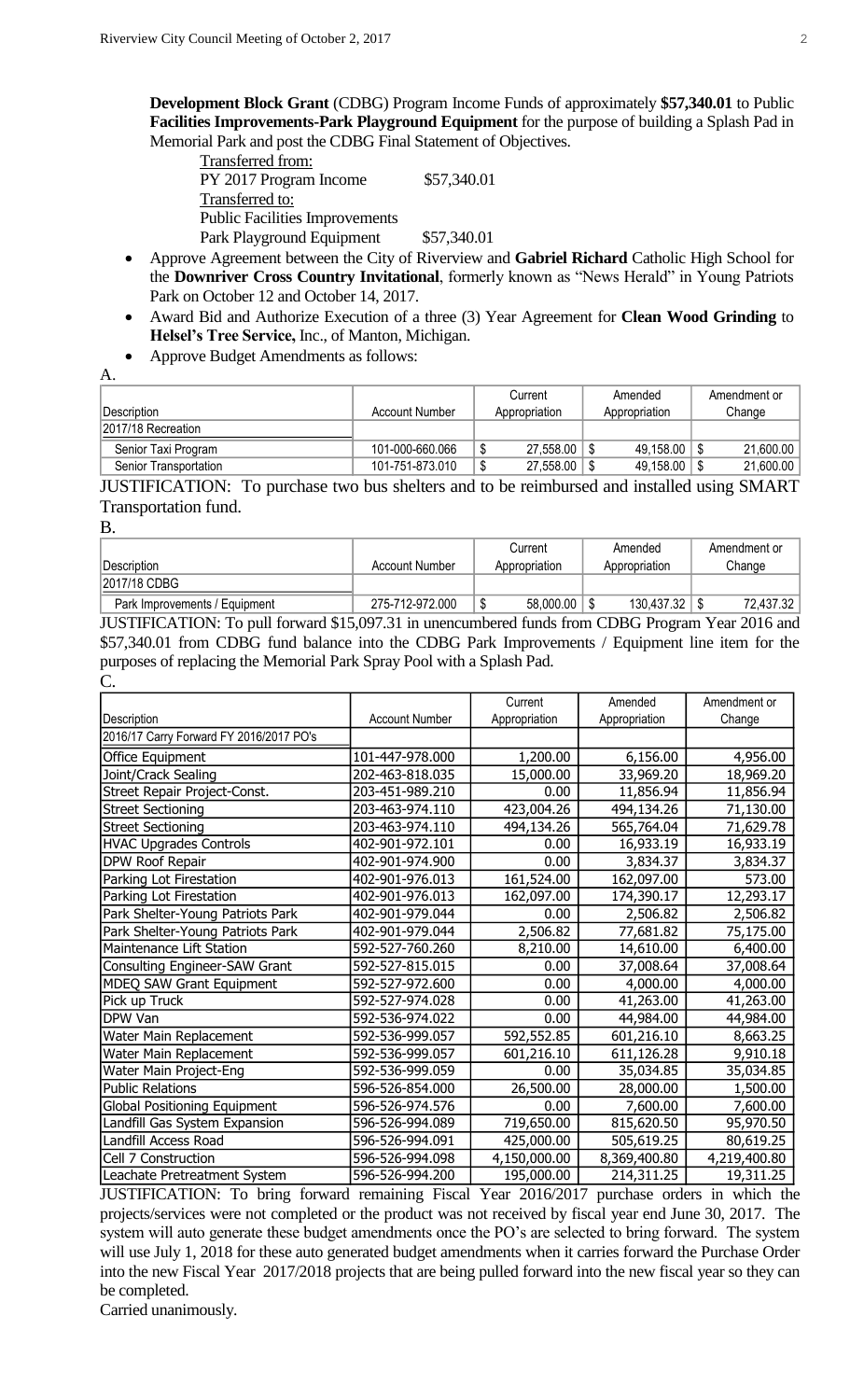#### **RESOLUTIONS:**

None.

#### **ADMINISTRATION:**

Motion by Councilmember James Trombley, seconded by Councilmember Workman, that the **Bid Award** and **Authorization** for **Execution** of **Agreement** with **RECO Equipment**, Inc., for the Purchase of a **Liebherr** Bulldozer in the amount of \$**650,00.00;** with Acceptance of **Trade-in** Offer for a CAT **D73 Bulldozer** in the amount of **\$125,000.00;** and further, Authorize Solicitation of Equipment Financing, be Approved. Carried unanimously.

Motion by Councilmember Elmer Trombley, seconded by Councilmember Coffey, that the Cooperative Bid Award to Miracle Midwest for Replacement of the **Memorial Park Spray Pool** with a **Splash Pad**  in the amount of **\$126,839.00**, be Approved. Carried unanimously.

**ORDINANCES**:

Motion by Councilmember James Trombley, seconded by Councilmember Coffey, that the City Clerk be Authorized to give the **Second Reading**, by title only, of **Proposed Ordinance No. 697** regarding the **Tobacco Use by Minors**.

Carried unanimously.

#### PROPOSED ORDINANCE NO. 697

AN ORDINANCE TO AMEND CHAPTER 38 OF THE RIVERVIEW CODE "OFFENSES AND MISCELLANEOUS PROVISIONS", BY ADDING SECTION 38- 380 "TOBACCO", TO DIVISION 1 "GENERALLY", ARTICLE IX, "MINORS", TO PROHIBIT THE POSSESSION, CARRYING OR USE OF TOBACCO AND TOBACCO PRODUCTS BY A MINOR UNDER THE AGE OF EIGHTEEN (18) YEARS OF AGE.

#### THE CITY OF RIVERVIEW ORDAINS:

ARTICLE I. Adoption: That Section 38-380, Tobacco, be added to hereafter read as follows:

#### CHAPTER 38 OFFENSES AND MISCELLANEOUS PROVISIONS ARTICLE IX. MINORS DIVISION 1 GENERALLY

Section 38-380. - Tobacco.

- (a) For purposes of this section the term "minor" means a person who is less than eighteen (18) years or age.
- (b) In this section the term "tobacco" means cigars, cigarettes, chewing tobacco and any and all other forms of tobacco products.
- (c) A minor shall not purchase or attempt to purchase, possess or carry on his or her person tobacco or any form of tobacco product.
- (d) A minor who violates this sub-section is responsible for a municipal civil infraction, subject to a municipal infraction penalty as defined at section 1-8.

ARTICLE II. Penalty: A person violating this ordinance shall be punished in accordance with Section 1- 8 of the Code of Ordinances of the City of Riverview, unless a different penalty is expressly provided in this ordinance.

ARTICLE III. Severability: Should any word, sentence, phrase or any portion of this Ordinance be held in a manner invalid by any Court of competent jurisdiction or by any agency having authority to do so for any reason whatsoever, such holding shall be construed and limited to such word, sentence, phrase or any portion of the Ordinance held to be invalid and shall not be construed as affecting the validity of any remaining words, sentence, phrases or portions of the Ordinance.